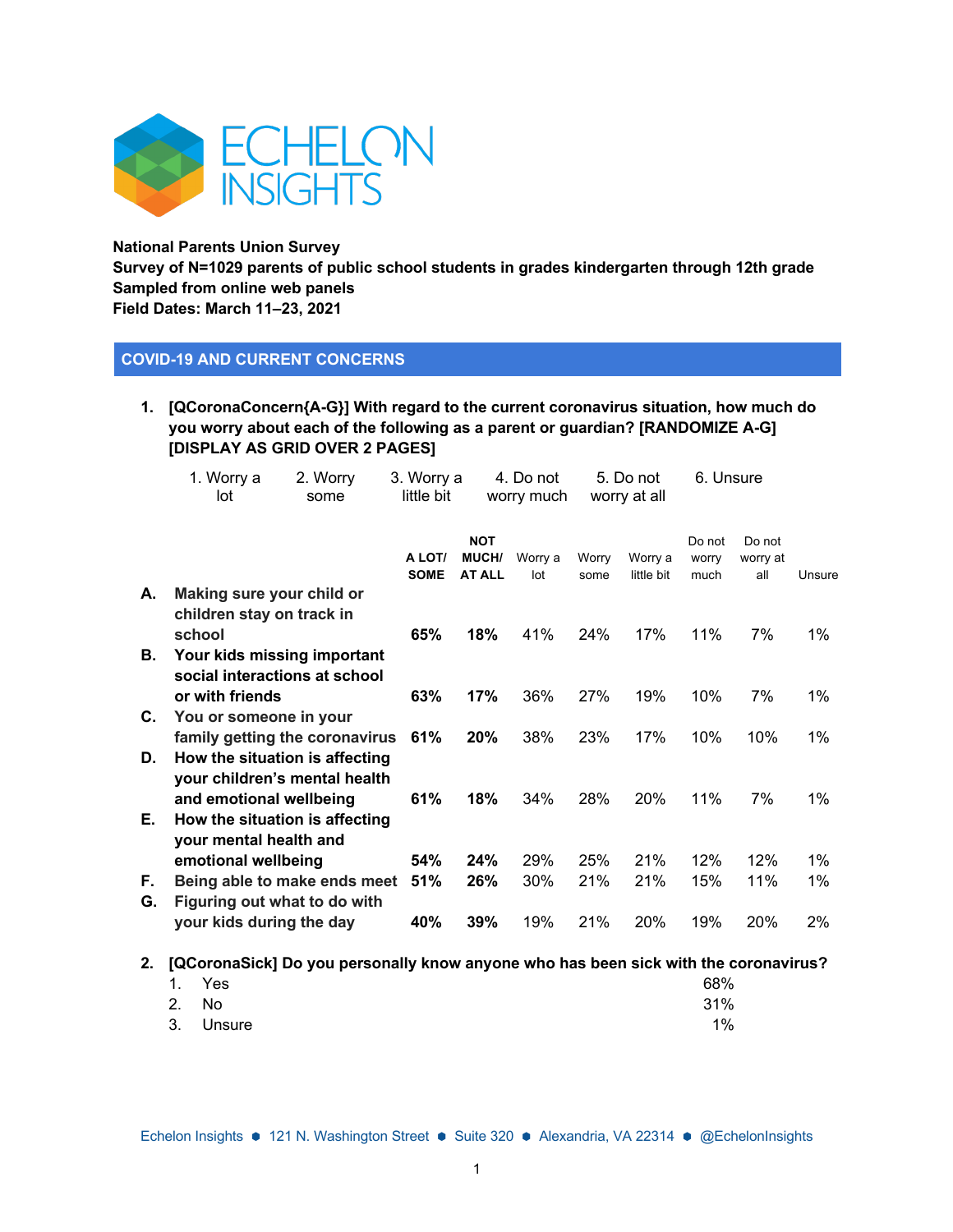**3. [Past Year Reflections Battery] About one year ago, the coronavirus pandemic began causing some states and school districts to issue stay-at-home orders and lockdowns. In thinking about the past year, have each of the following gone better or worse than you might have expected? [RANDOMIZE A-C] [RANDOMIZE SCALE 1-3, 3-1]**

|    |         | 1. Better than I<br>expected                                              | 2. About how I<br>expected | 3. Worse than I<br>expected |     | 4. Unsure                          |        |
|----|---------|---------------------------------------------------------------------------|----------------------------|-----------------------------|-----|------------------------------------|--------|
|    |         |                                                                           |                            |                             |     | Better than About how I Worse than |        |
|    |         |                                                                           |                            |                             |     | lexpected expected lexpected       | Unsure |
|    | А.      | Your child or children's educational                                      |                            |                             |     |                                    |        |
|    |         | experience during the pandemic                                            |                            | 25%                         | 39% | 32%                                | 4%     |
|    | В.      | Keeping the spread of the coronavirus under                               |                            |                             |     |                                    |        |
|    |         | control                                                                   |                            | 21%                         | 40% | 31%                                | 8%     |
|    | C.      | Your economic situation during the                                        |                            |                             |     |                                    |        |
|    |         | pandemic                                                                  |                            | 19%                         | 44% | 35%                                | 3%     |
| 4. |         | [QVacReceived] Have you been vaccinated against COVID-19? [RANDOMIZE 1-2] |                            |                             |     |                                    |        |
|    | 1.      | Yes                                                                       |                            |                             |     | 21%                                |        |
|    | $2_{-}$ | No.                                                                       |                            |                             |     | 79%                                |        |

3. Prefer not to say 1%

### **IF HAS ALREADY BEEN VACCINATED [QCovidVaccineReceived=1], SKIP TO QCovidVaccine.**

#### **IF HAS NOT BEEN VACCINATED OR PREFERS NOT TO SAY, ASK:**

**5. [QCovidVaccineParent] When you become eligible to receive the COVID-19 vaccine, do you personally plan to get vaccinated?**

|    |                            | $(n=793)$  |
|----|----------------------------|------------|
|    | <b>TOTAL YES</b>           | 55%        |
|    | 1. Yes, right away         | 33%        |
|    | 2. Yes, but not right away | 22%        |
|    | 3. No, will not            | <b>29%</b> |
| 4. | Unsure                     | 16%        |

### **ASK ALL:**

**6. [QCovidVaccine] When COVID-19 vaccines become available for children, do you plan to get your children vaccinated?** 

| <b>TOTAL YES</b>           | 61% |
|----------------------------|-----|
| 1. Yes, right away         | 40% |
| 2. Yes, but not right away | 21% |
| 3. No, will not            | 24% |
| 4. Unsure                  | 15% |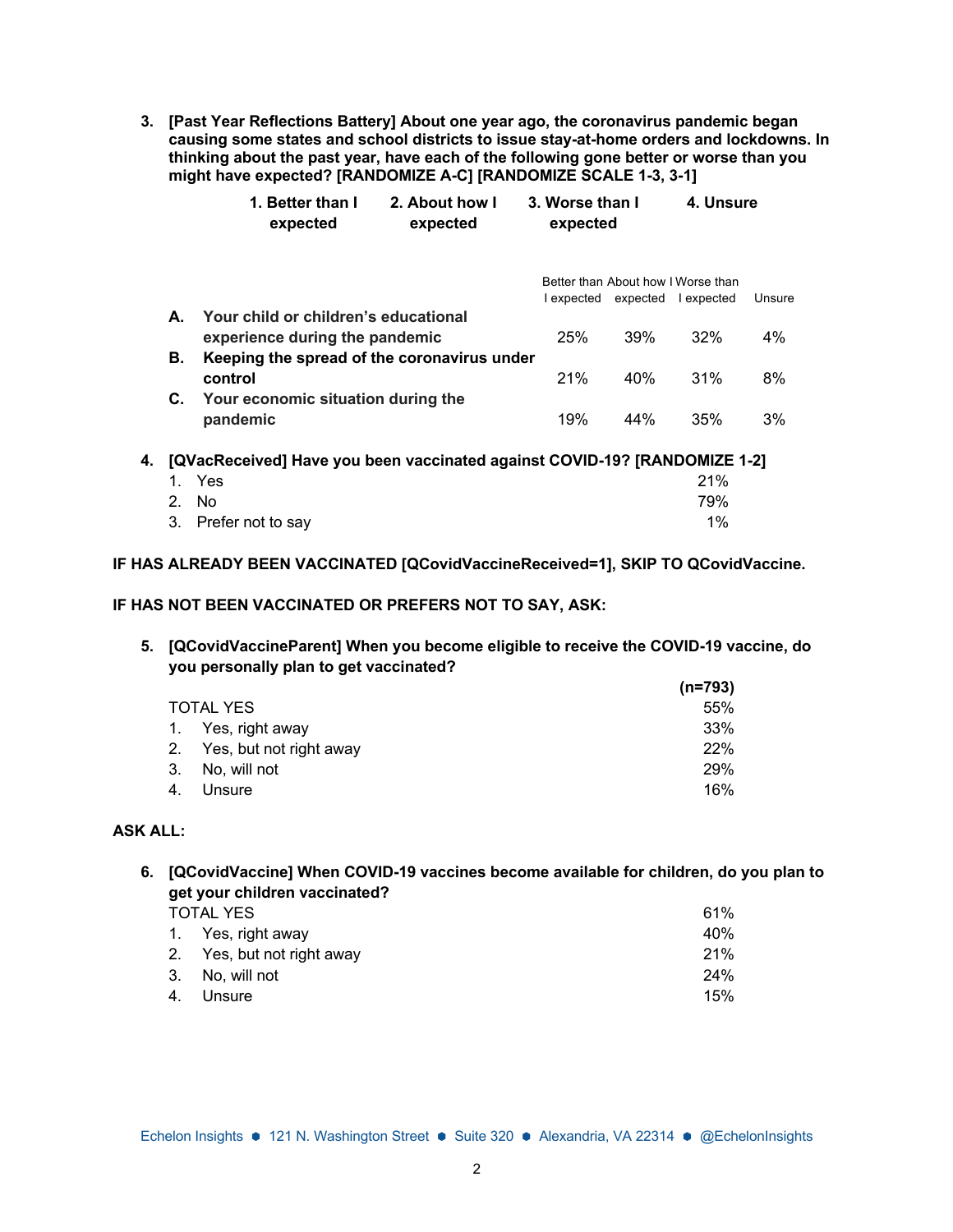### **EDUCATION QUALITY**

**IF HAS TWO OR MORE CHILDREN IN GRADES K-12 [QChildrenNumber=2-6], INSERT: [ParentIntroText] For the following questions, please respond regarding your [INSERT FIRST/SECOND/ETC] child in birth order (from oldest to youngest) of your children who are in grades kindergarten through high school. [RANDOMIZE WHICH CHILD IS ASKED ABOUT, SPLITTING EVENLY BASED ON NUMBER OF CHILDREN. FOR EXAMPLE, FOR PARENTS OF TWO CHILDREN, ASK 50% ABOUT FIRST CHILD (IN BIRTH ORDER FROM OLDEST TO YOUNGEST) WHO ATTENDS K-12 SCHOOL, 50% ABOUT SECOND CHILD WHO ATTENDS K-12 SCHOOL. PROGRAM FOR UP TO SIX CHILDREN.]**

#### **ASK ALL:**

**7. [QKidGrade] What grade level is your child currently in (2020–2021 school year)? [DROP DOWN: Kindergarten–12th grade]**

| 1.  | Kindergarten            | 9% |
|-----|-------------------------|----|
| 2.  | 1st grade               | 7% |
| 3.  | 2nd grade               | 9% |
| 4.  | 3rd grade               | 7% |
| 5.  | 4th grade               | 7% |
| 6.  | 5th grade               | 9% |
| 7.  | 6th grade               | 7% |
| 8.  | 7th grade               | 9% |
| 9.  | 8th grade               | 9% |
| 10. | 9th grade (Freshman)    | 7% |
| 11. | 10th grade (Sophomore)  | 7% |
|     | 12. 11th grade (Junior) | 6% |
| 13. | 12th grade (Senior)     | 8% |

**8. [QDisability] Does your child have a disability for which they usually receive specialized instruction or therapy? [RANDOMIZE 1-2]**

| 1. Yes    | 16% |
|-----------|-----|
| 2. No     | 83% |
| 3. Unsure | 1%  |

**9. [QKidSchoolOptions] What options is your child's school currently offering for ways your child could attend school? Please select all options that your child's school is offering, regardless of how your child is currently attending school. [ALLOW MULTIPLE RESPONSES] [RANDOMIZE 1-2]**

| $\mathbf{1}$ . | Students can attend in person in a classroom or on campus full- |     |  |  |  |
|----------------|-----------------------------------------------------------------|-----|--|--|--|
|                | time                                                            | 42% |  |  |  |
| 2.             | Students can attend remotely or online full-time                | 60% |  |  |  |
| 3.             | Students can attend part-time in person, part-time remotely or  |     |  |  |  |
|                | online                                                          | 34% |  |  |  |
| 4.             | Something else (Please specify)                                 | 2%  |  |  |  |
|                |                                                                 |     |  |  |  |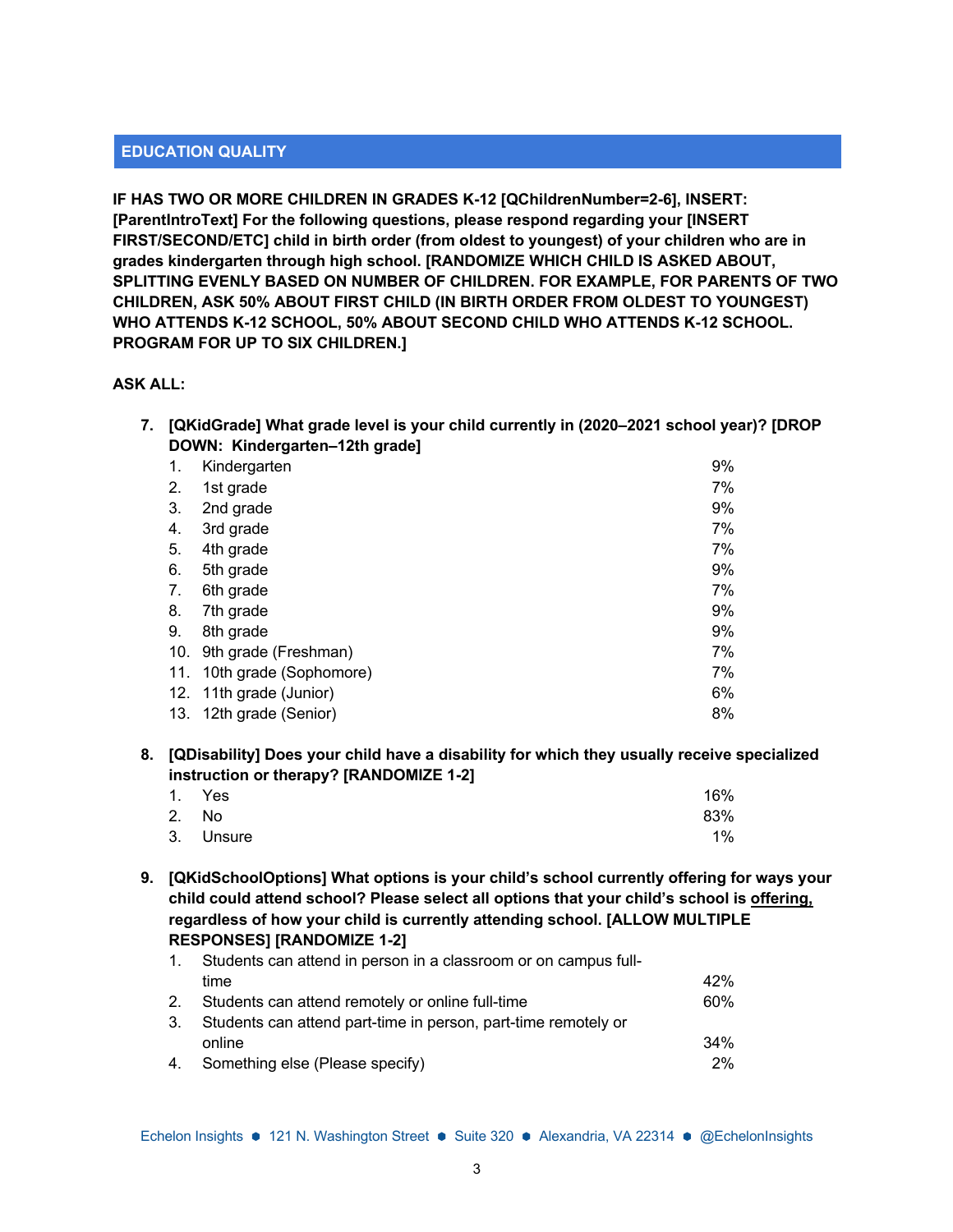|    | 10. [QKidSchoolType] How is your child currently attending school? [RANDOMIZE 1-2] |                 |
|----|------------------------------------------------------------------------------------|-----------------|
|    | Only in person, on their school campus                                             | 26 <sup>%</sup> |
|    | 2. Only remotely or online                                                         | 45%             |
| 3. | Part-time in person, part-time remotely or online                                  | 27%             |
| 4. | Something else (Please specify)                                                    | 2%              |

**11. [QRestSchoolType] Now, if your child's school were to allow you to choose ANY of these ways for your child to attend school for the rest of this school year, which would you choose? [RANDOMIZE 1-2]**

| 1. Only in person, on their school campus            | 33%   |
|------------------------------------------------------|-------|
| 2. Only remotely or online                           | 37%   |
| 3. Part-time in person, part-time remotely or online | 25%   |
| 4. Something else (Please specify)                   | $1\%$ |
| 5. Unsure                                            | $4\%$ |

### **12. [QSchoolTypeFuture] Even if neither of the following is perfect, which of the following would you prefer? [RANDOMIZE 1-2]**

| 1. | I would rather my child's school stick to a consistent plan for |     |
|----|-----------------------------------------------------------------|-----|
|    | whether students receive remote or in-person learning           |     |
|    | throughout the year, rather than changing gears based on the    |     |
|    | number of coronavirus cases in my area                          | 55% |
| 2. | I would rather my child's school adjust whether in-person       |     |
|    | instruction is offered based on coronavirus cases in my area,   |     |
|    | even if it means going back and forth between in-person and     |     |
|    | remote learning throughout the year                             | 37% |
| 3. | Unsure                                                          | 8%  |

**13. [QLearningMoreLess] At this point in the school year, do you think your child is learning more than they normally would, less than they normally would, or about the same amount as they normally would when attending school? [RANDOMIZE 1-2]**

| 1. Learning more         | 21%   |
|--------------------------|-------|
| 2. Learning less         | 43%   |
| 3. About the same amount | 32%   |
| 4. Unsure                | $4\%$ |

#### **14. [QOfferMEComm] Is your child's school currently offering any services or resources to support students' mental health and emotional wellbeing? [RANDOMIZE 1-2]**

|           |  | - - |     |
|-----------|--|-----|-----|
| 1. Yes    |  |     | 39% |
| 2. No     |  |     | 34% |
| 3. Unsure |  |     | 27% |
|           |  |     |     |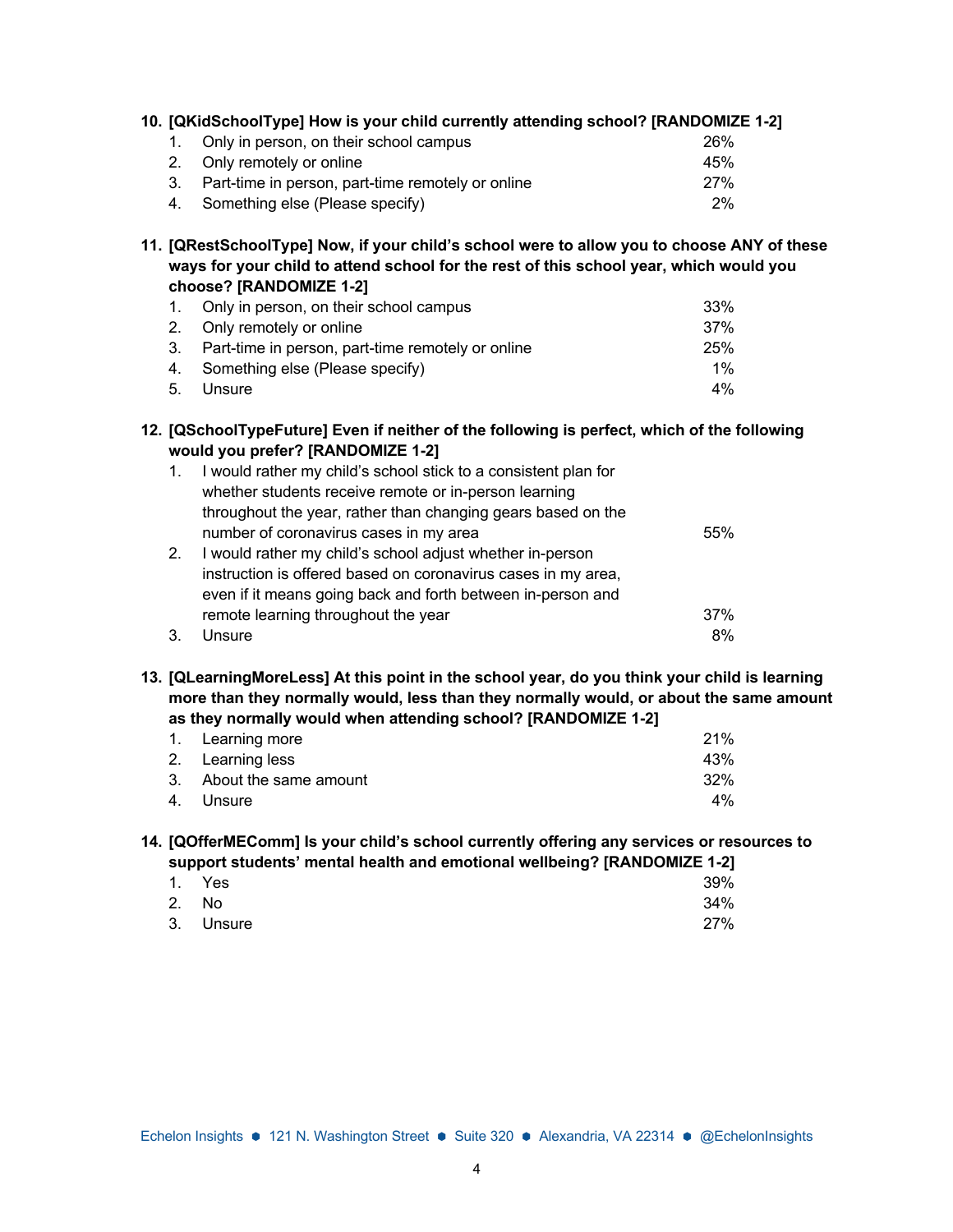|    | 1. Excellent                                             | 2. Good |                                      | 3. Only fair                        | 4. Poor   |      | 5. Unsure |      |        |
|----|----------------------------------------------------------|---------|--------------------------------------|-------------------------------------|-----------|------|-----------|------|--------|
|    |                                                          |         | <b>EXCELL</b><br>ENT/<br><b>GOOD</b> | <b>ONLY</b><br>FAIR/<br><b>POOR</b> | Excellent | Good | Only fair | Poor | Unsure |
| А. | <b>Handling health and safety</b>                        |         |                                      |                                     |           |      |           |      |        |
|    | measures to prevent the                                  |         | 76%                                  | 19%                                 | 33%       | 43%  | 13%       | 5%   | 5%     |
| В. | spread of COVID-19<br><b>Quality of teaching and</b>     |         |                                      |                                     |           |      |           |      |        |
|    | instruction                                              |         | <b>71%</b>                           | 27%                                 | 27%       | 44%  | 18%       | 8%   | 2%     |
| C. | <b>Communication with parents</b>                        |         | 70%                                  | <b>28%</b>                          | 30%       | 40%  | 18%       | 10%  | 2%     |
| D. | Amount of time focused on                                |         |                                      |                                     |           |      |           |      |        |
|    | instruction                                              |         | 68%                                  | 30%                                 | 22%       | 46%  | 19%       | 10%  | 2%     |
| Е. | Assessing your child's<br>progress and level of learning |         | 67%                                  | 30%                                 | 23%       | 44%  | 21%       | 9%   | 3%     |
| F. | <b>Managing online learning</b>                          |         |                                      |                                     |           |      |           |      |        |
|    | programs or resources for                                |         |                                      |                                     |           |      |           |      |        |
|    | remote learning                                          |         | 66%                                  | 29%                                 | 22%       | 44%  | 20%       | 10%  | 4%     |
| G. | <b>Providing personalized</b>                            |         |                                      |                                     |           |      |           |      |        |
|    | learning to meet your child's<br>needs                   |         | 63%                                  | 33%                                 | 23%       | 40%  | 21%       | 12%  | 4%     |
| Н. | <b>Providing resources to</b>                            |         |                                      |                                     |           |      |           |      |        |
|    | support students' mental                                 |         |                                      |                                     |           |      |           |      |        |
|    | health and emotional                                     |         |                                      |                                     |           |      |           |      |        |
|    | wellbeing                                                |         | 53%                                  | 33%                                 | 20%       | 33%  | 18%       | 16%  | 14%    |

**15. [Ratings Battery] How would you currently rate how your child's school is doing on each of the following? [DISPLAY AS GRID OVER TWO PAGES] [RANDOMIZE A-I] [RANDOMIZE SCALE 1-4, 4-1]**

**16. [QCatchUp] Thinking about how the coronavirus situation may have affected your child's schoolwork and classes this school year, are there any areas in which you think your child might have fallen a bit behind or need additional instruction next school year to make up for things they may have missed? Please select all that apply. [ALLOW MULTIPLE RESPONSES] [RANDOMIZE 1-4]**

| 1 <sub>1</sub> | Math                                                         | 46%        |
|----------------|--------------------------------------------------------------|------------|
| 2.             | English/Language Arts, reading, or writing                   | 32%        |
| 3.             | Science                                                      | <b>29%</b> |
| 4.             | History                                                      | 20%        |
| 5.             | Other classes or subjects                                    | 3%         |
| 6.             | I do not think my child will need any additional instruction | 30%        |
| 7.             | Unsure                                                       | 6%         |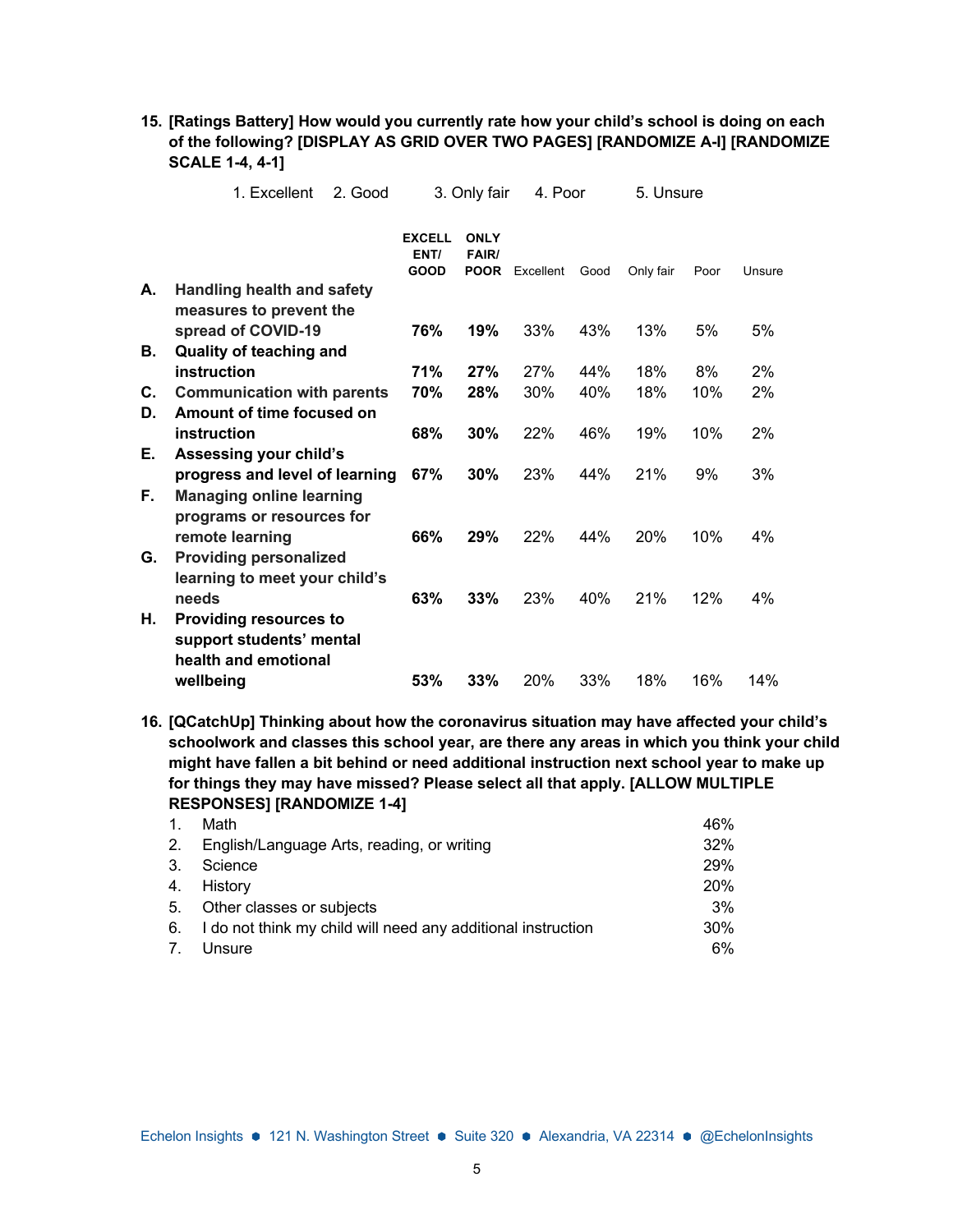### **IF THINKS CHILD HAS FALLEN BEHIND OR WILL NEED INSTRUCTION IN ANY AREA (QCatchUp=1-5), ASK:**

**17. [QHelpNow] What are one or two things you would like your child's school to do this spring to help your child catch up in the subject area(s) where they might have fallen a bit behind or need additional instruction? [OPEN-END] (n=675)**

|     |                                                                     | (n=675) |
|-----|---------------------------------------------------------------------|---------|
| 1.  | Provide additional class time or instruction, in general or in      |         |
|     | particular subject                                                  | 11%     |
| 2.  | Provide more one-on-one instruction or individual attention         | 9%      |
| 3.  | Provide tutoring                                                    | 7%      |
| 4.  | Provide summer school/programs or extend school year                | 7%      |
| 5.  | Provide online/remote classes, tutoring, etc.                       | 6%      |
| 6.  | Provide after school programs, tutoring                             | 5%      |
| 7.  | Provide in-person classes, tutoring, etc.                           | 5%      |
| 8.  | Improve/address issues with online learning                         | 4%      |
| 9.  | Provide special activities, hands- on activities, or fun activities | 3%      |
| 10. | Provide additional resources, activities like workbooks,            |         |
|     | independent work                                                    | 3%      |
| 11. | Provide extra credit, chances to make-up work, more time to do      |         |
|     | work                                                                | 3%      |
| 12. | Improve teaching                                                    | 3%      |
| 13. | Assess student learning (through homework, tests, etc)              | 2%      |
| 14. | Provide more small group instruction                                | 1%      |
| 15. | Review or repeat lessons missed or from earlier in year             | $1\%$   |
| 16. | Provide weekend programs, classes, tutoring                         | 1%      |
| 17. | Have more consistent schedule, type of learning                     | $1\%$   |
| 18. | Offer support/resources for parents to help their kids, better      |         |
|     | communication                                                       | 1%      |
|     | 19. Provide or improve services to address special needs            | $1\%$   |
| 20. | Other or general help                                               | 17%     |
| 21. | Nothing                                                             | 3%      |
| 22. | Unsure                                                              | 6%      |
| 23. | Refused to answer question                                          | 15%     |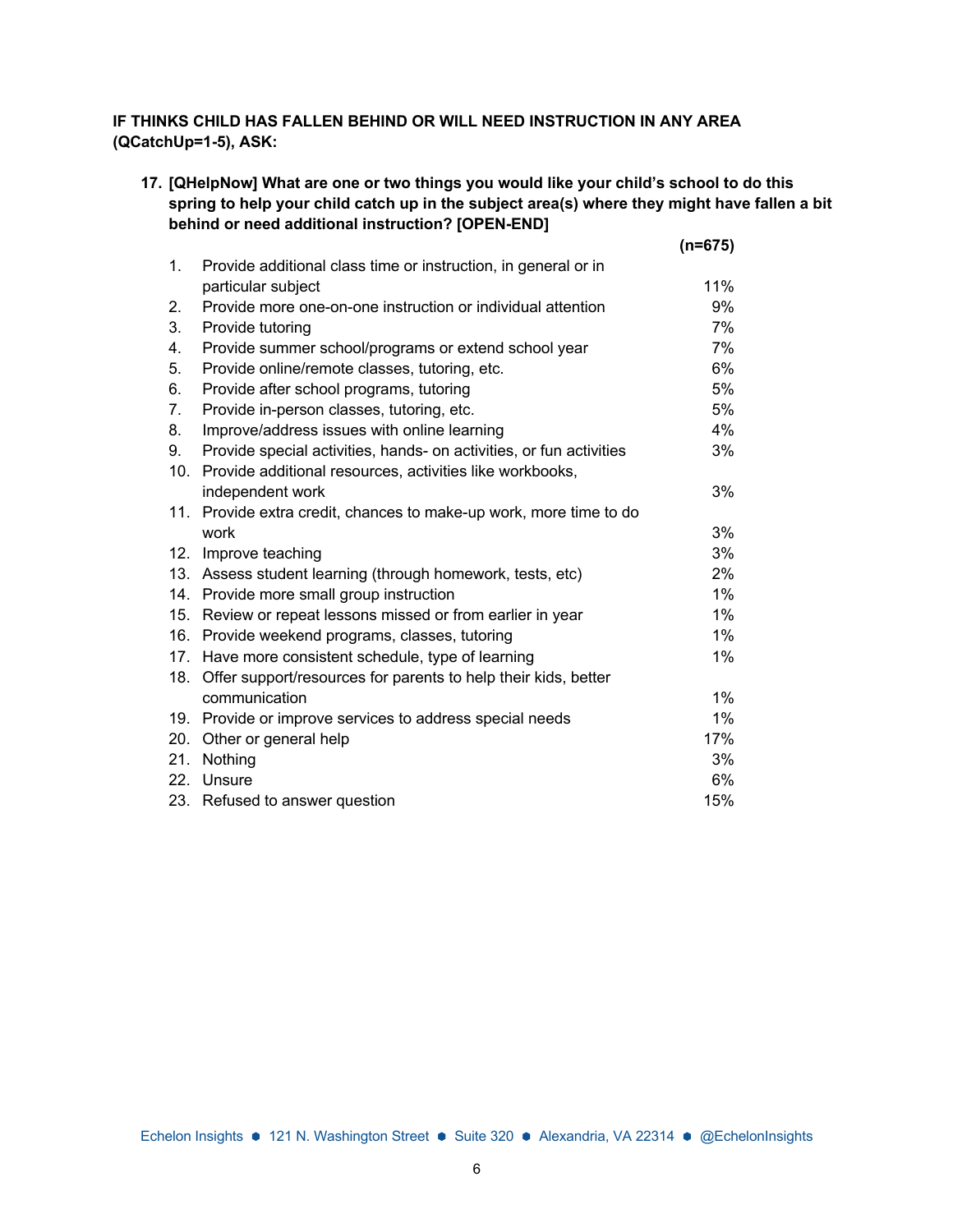#### **PRIORITIES, LOOKING AHEAD, AND REIMAGINING**

**IF HAS MORE THAN ONE CHILD [QChildrenNumber=2-6], SHOW TRANSITION TEXT: For the following questions, you may consider any and all children in your household when answering the questions.**

#### **ASK ALL:**

| 18. [QFocusTradeoff] Even if neither one perfectly describes your views, which of the<br>following statements do you agree with more? [RANDOMIZE 1-2] |                                                                                        |     |  |  |  |  |
|-------------------------------------------------------------------------------------------------------------------------------------------------------|----------------------------------------------------------------------------------------|-----|--|--|--|--|
| 1.                                                                                                                                                    | Schools should be focused on trying to get back to the way                             |     |  |  |  |  |
|                                                                                                                                                       | things were before the COVID-19 crisis as soon as it is safe to                        |     |  |  |  |  |
|                                                                                                                                                       | do so                                                                                  | 37% |  |  |  |  |
| 2.                                                                                                                                                    | Schools should be focused on rethinking how we educate                                 |     |  |  |  |  |
|                                                                                                                                                       | students, coming up with new ways to teach children moving                             |     |  |  |  |  |
|                                                                                                                                                       | forward as a result of the COVID-19 crisis                                             | 58% |  |  |  |  |
| 3.                                                                                                                                                    | Unsure                                                                                 | 5%  |  |  |  |  |
|                                                                                                                                                       | 19. [QPriorityTradeoff] If you could send a message to people who make decisions about |     |  |  |  |  |

**education policy and public schools, which of the following do you think they should prioritize this school year? [RANDOMIZE 1-2]**

|    | Providing access to consistent, high-quality remote or online     |     |
|----|-------------------------------------------------------------------|-----|
|    | learning for public school students this school year              | 49% |
| 2. | Trying to get public school students back into the classroom this |     |
|    | school year and implementing health and safety measures           | 43% |
| 3. | Unsure                                                            | 8%  |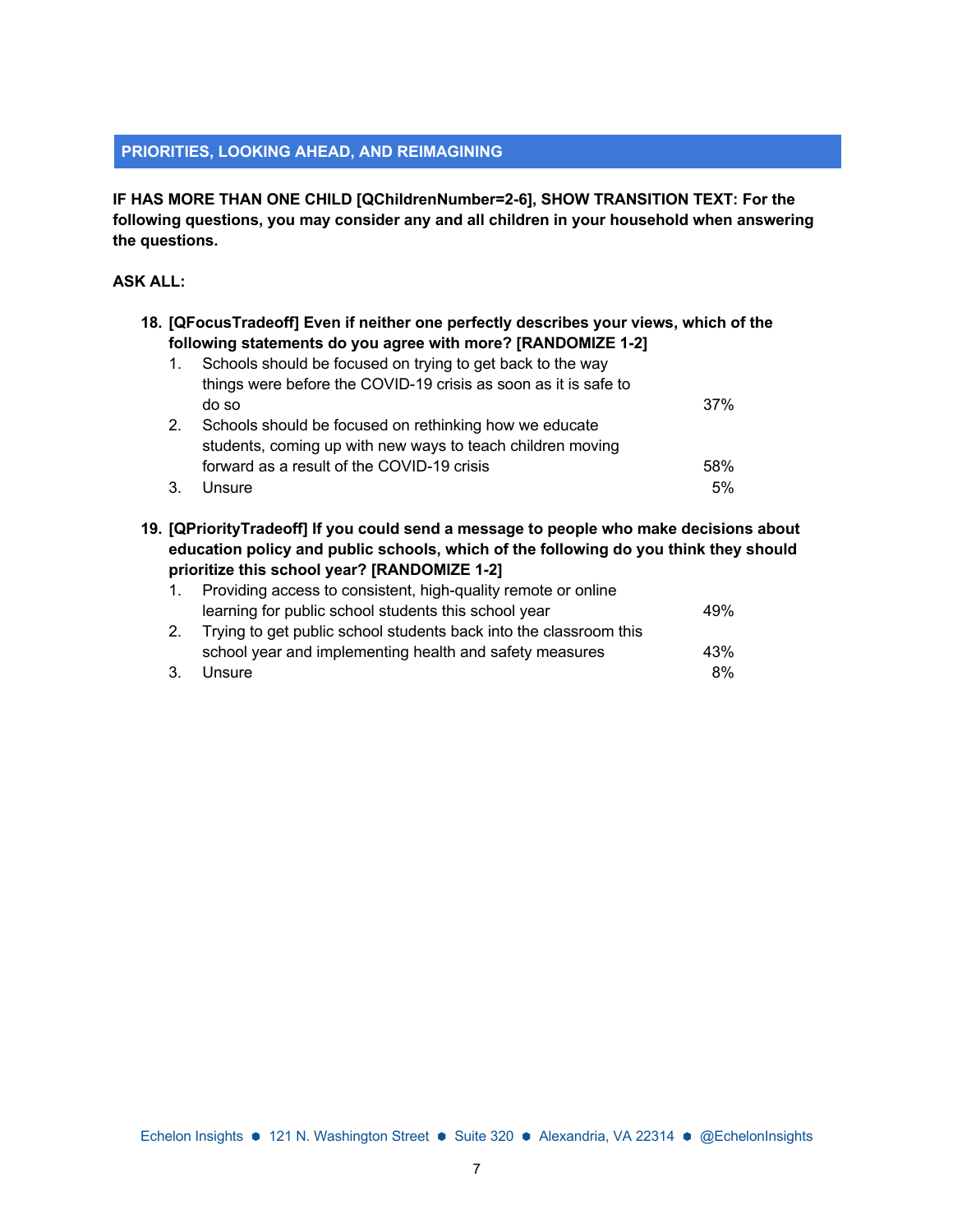|    | 1. Strongly<br>support                              | 2. Somewhat<br>support | 3. Somewhat<br>oppose |                     | 4. Strongly<br>oppose |                 | 5. Unsure          |        |
|----|-----------------------------------------------------|------------------------|-----------------------|---------------------|-----------------------|-----------------|--------------------|--------|
|    |                                                     |                        | <b>SUPPORT OPPOSE</b> | Strongly<br>support | Some.<br>support      | Some.<br>oppose | Strongly<br>oppose | Unsure |
| А. | <b>Providing all students</b>                       |                        |                       |                     |                       |                 |                    |        |
|    | with laptops or tablets<br>and high-speed internet  | 87%                    | 9%                    | 65%                 | 22%                   | 6%              | 3%                 | 4%     |
| В. | Providing counseling and                            |                        |                       |                     |                       |                 |                    |        |
|    | mental health support for                           |                        |                       |                     |                       |                 |                    |        |
|    | students and staff                                  | 87%                    | 9%                    | 59%                 | 27%                   | 6%              | 2%                 | 5%     |
| С. | <b>Provide individualized</b>                       |                        |                       |                     |                       |                 |                    |        |
|    | learning plans for each<br>student based on their   |                        |                       |                     |                       |                 |                    |        |
|    | specific needs                                      | 86%                    | 10%                   | 52%                 | 34%                   | 7%              | 3%                 | 5%     |
| D. | <b>Providing more summer</b>                        |                        |                       |                     |                       |                 |                    |        |
|    | school programs in 2021                             |                        |                       |                     |                       |                 |                    |        |
|    | for additional academic                             |                        |                       |                     |                       |                 |                    |        |
| Е. | instruction<br><b>Changing the school</b>           | 77%                    | 15%                   | 40%                 | 37%                   | 9%              | 7%                 | 7%     |
|    | calendar to provide more                            |                        |                       |                     |                       |                 |                    |        |
|    | time for academic                                   |                        |                       |                     |                       |                 |                    |        |
|    | instruction                                         | 65%                    | 25%                   | 31%                 | 34%                   | 15%             | 10%                | 11%    |
| F. | <b>Providing more after</b>                         |                        |                       |                     |                       |                 |                    |        |
|    | school tutoring programs                            |                        |                       |                     |                       |                 |                    |        |
|    | for additional academic<br>instruction              | 63%                    | 25%                   | 29%                 | 34%                   | 15%             | 10%                | 12%    |
| G. | <b>Offering parents the</b>                         |                        |                       |                     |                       |                 |                    |        |
|    | option to have their                                |                        |                       |                     |                       |                 |                    |        |
|    | children repeat a grade                             |                        |                       |                     |                       |                 |                    |        |
|    | level                                               | 63%                    | 25%                   | 29%                 | 34%                   | 15%             | 10%                | 12%    |
| Η. | Changing the length of                              |                        |                       |                     |                       |                 |                    |        |
|    | the school day to provide<br>more time for academic |                        |                       |                     |                       |                 |                    |        |
|    | instruction                                         | 60%                    | 31%                   | 29%                 | 30%                   | 18%             | 14%                | 9%     |
| T. | <b>Adding Saturday as a</b>                         |                        |                       |                     |                       |                 |                    |        |
|    | school day to provide                               |                        |                       |                     |                       |                 |                    |        |
|    | more time for academic                              |                        |                       |                     |                       |                 |                    |        |
|    | instruction                                         | 44%                    | 50%                   | 21%                 | 24%                   | 18%             | 33%                | $6\%$  |

### **20. [QChange Battery] Would you support or oppose public schools making each of the following changes? [DISPLAY AS GRID, 4 PER PAGE] [RANDOMIZE A-H]**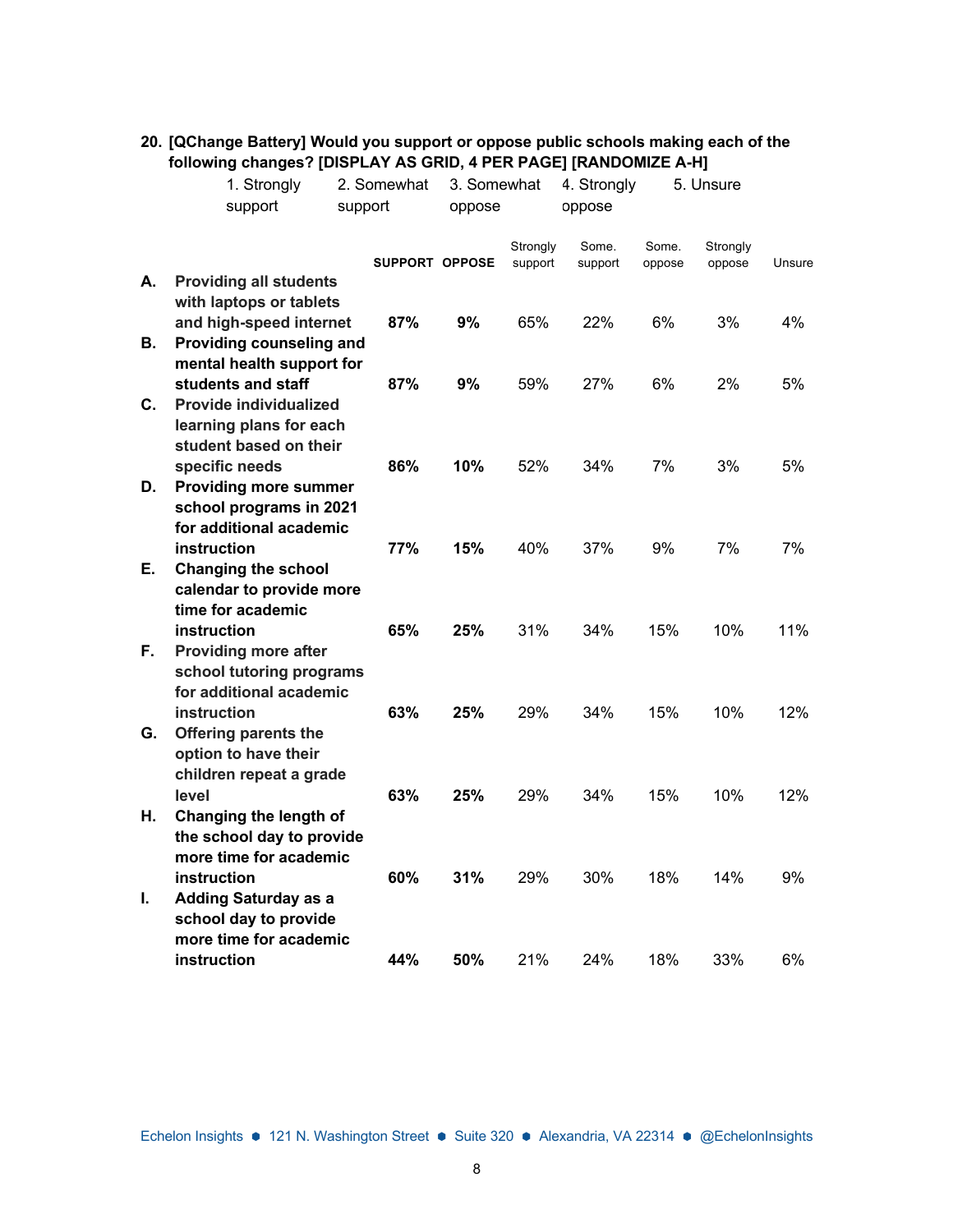**21. [QHelpChallengesV2] Which one or two of the following changes do you think would do the most to help students get back on track who may have fallen behind or had some trouble learning during the COVID-19 situation? You may select up to two responses. [SELECT UP TO TWO] [RANDOMIZE 1-9]**

| 1.  | Provide individualized learning plans for each student based on   |     |
|-----|-------------------------------------------------------------------|-----|
|     | their specific needs                                              | 34% |
| 2.  | Providing all students with laptops or tablets and high-speed     |     |
|     | internet                                                          | 30% |
| 3.  | Providing more after school tutoring programs for additional      |     |
|     | academic instruction                                              | 30% |
| 4.  | Providing more summer school programs in 2021 for additional      |     |
|     | academic instruction                                              | 18% |
| 5.  | Providing counseling and mental health support for students and   |     |
|     | staff                                                             | 17% |
| 6.  | Changing the length of the school day to provide more time for    |     |
|     | academic instruction                                              | 13% |
| 7.  | Changing the school calendar to provide more time for academic    |     |
|     | instruction                                                       | 12% |
| 8.  | Offering parents the option to have their children repeat a grade |     |
|     | level                                                             | 10% |
| 9.  | Adding Saturday as a school day to provide more time for          |     |
|     | academic instruction                                              | 8%  |
| 10. | Something else                                                    | 1%  |
|     | 11. Unsure                                                        | 6%  |

#### **22. [QShouldOfferNow] For the remainder of this school year (2020–2021), do you think public schools should . . . ? [RANDOMIZE 1-3]**

|    | 1. Only offer in-person learning                             | 15% |
|----|--------------------------------------------------------------|-----|
|    | 2. Only offer remote/online learning                         | 22% |
| 3. | Offer both in-person and remote/ online learning options and |     |
|    | allow parents to choose                                      | 58% |
| 4. | Unsure                                                       | 5%  |

#### **23. [QShouldOfferNext] Thinking about NEXT school year (2021–2022), do you think public schools should . . . ? [RANDOMIZE 1-3]**

|    | 1. Only offer in-person learning                                | 25% |
|----|-----------------------------------------------------------------|-----|
|    | 2. Only offer remote/online learning                            | 12% |
|    | 3. Offer both in-person and remote/ online learning options and |     |
|    | allow parents to choose                                         | 56% |
| 4. | Unsure                                                          | 7%  |
|    |                                                                 |     |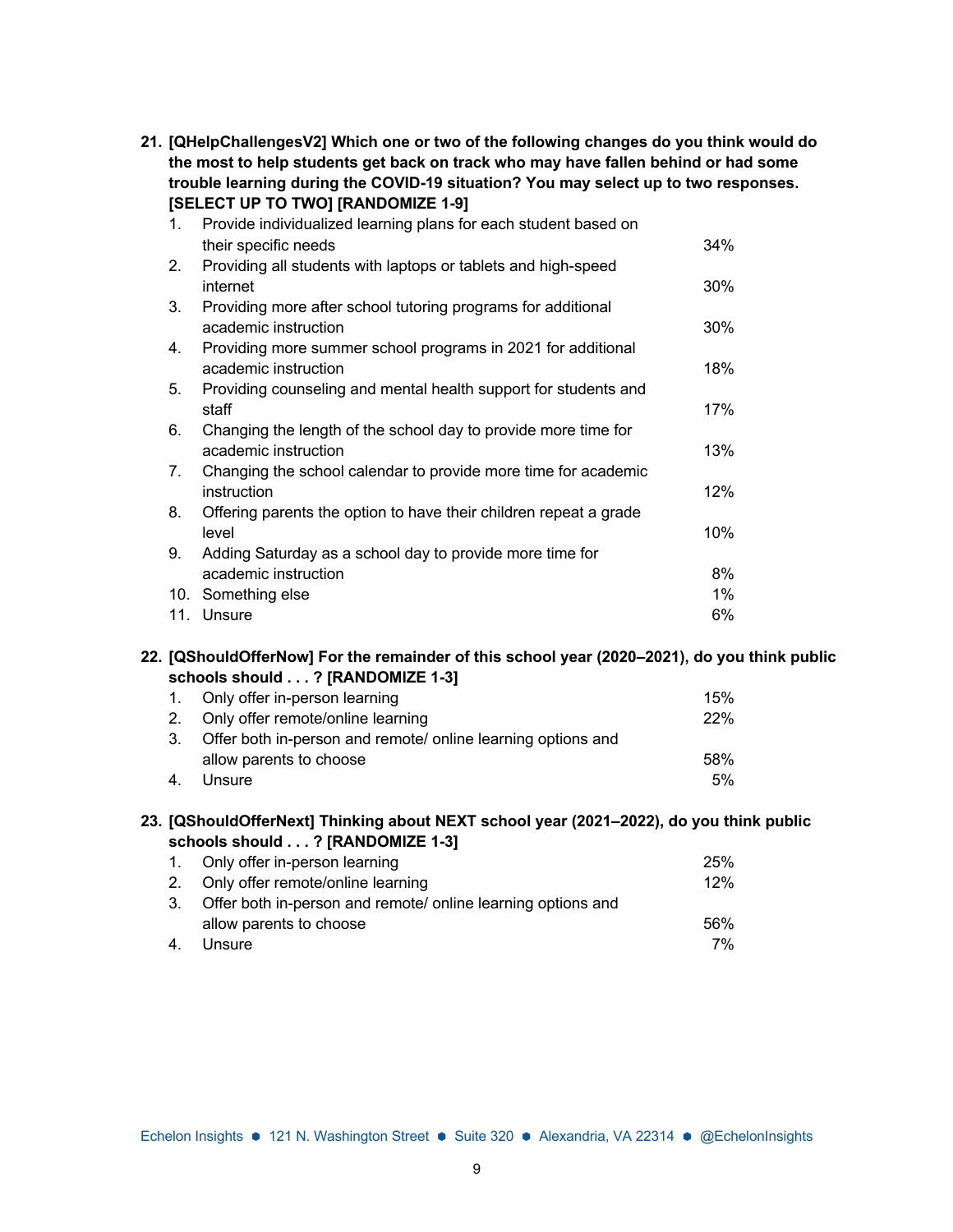### **TESTING**

**24. [QTestingOptOut] If your children's schools administer the statewide academic tests this spring, do you plan to have your children take the tests, or do you plan to opt out and not have your children take the tests? [RANDOMIZE 1-2]**

| 1. I will have my children take the state tests                 | 58%        |
|-----------------------------------------------------------------|------------|
| 2. I will opt out and not have my children take the state tests | <b>25%</b> |
| 3. Unsure                                                       | 18%        |

**25. [QStatewideTest] There has been some debate about whether or not schools should administer statewide academic tests this school year. Even if neither one perfectly describes your views, which of the following statements do you agree with more? [RANDOMIZE 1-2]**

| $1_{-}$ | Even though we are in challenging times, we should continue to |     |
|---------|----------------------------------------------------------------|-----|
|         | assess how well students are learning using statewide tests so |     |
|         | that we can compare results to previous years and schools can  |     |
|         | identify areas students may be falling behind or need support. | 51% |
| 2.      | Since we are in challenging times, we should take a break from |     |
|         | statewide testing this year so that teachers and students have |     |
|         | one less thing to worry about.                                 | 40% |
| 3       | Unsure                                                         | 9%  |

Echelon Insights ● 121 N. Washington Street ● Suite 320 ● Alexandria, VA 22314 ● @EchelonInsights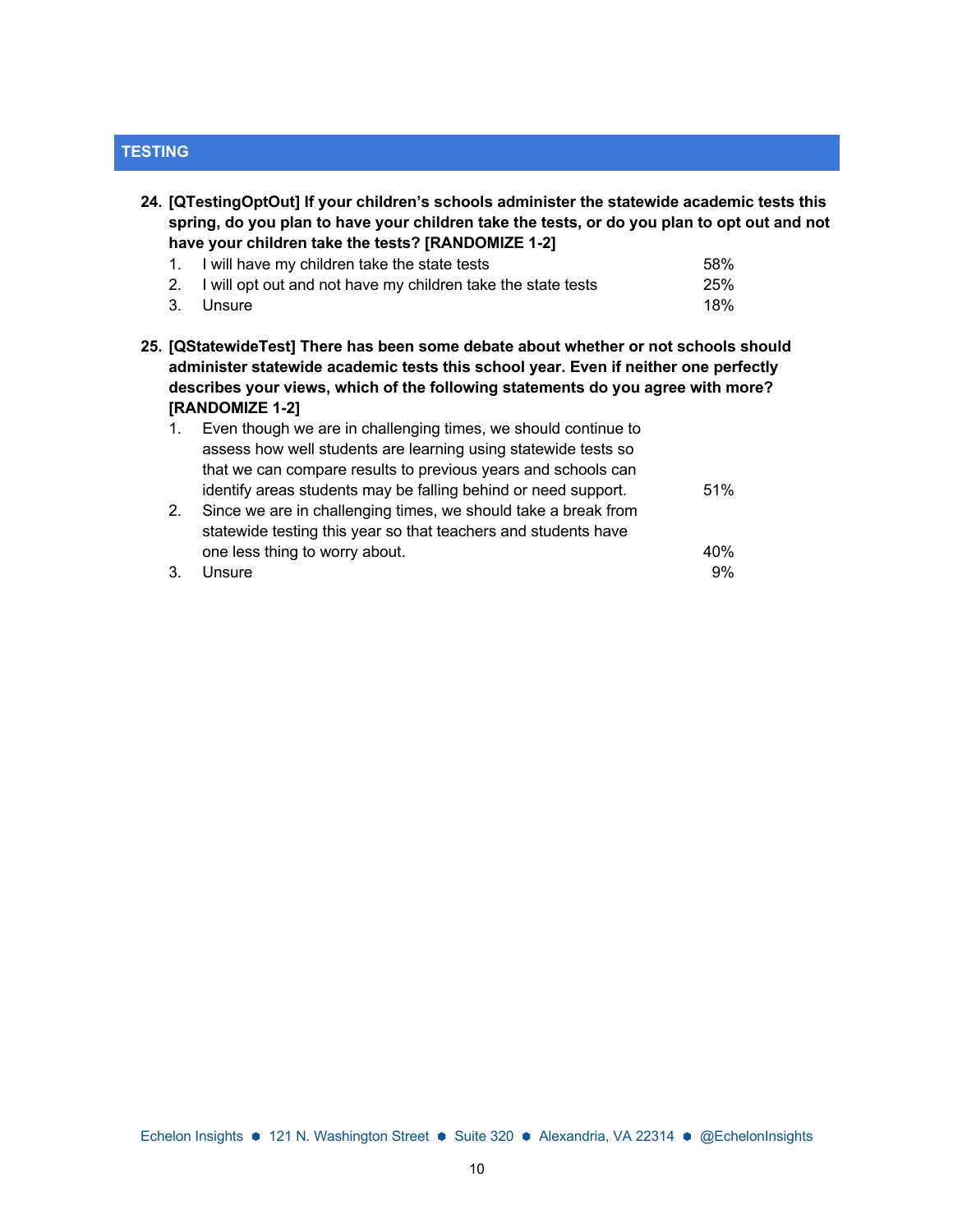**26. [Test Use Battery] If statewide academic tests are administered this school year, do you think the results from this school year should or should not be used in the following ways? [DISPLAY AS GRID, RANDOMIZE A-F] [RANDOMIZE SCALE 1-4, 4-1]**

5. Unsure

|          | 1. Definitely<br>should                                                                                                  | 2. Probably<br>should           | 3. Probably<br>should not                     |        | 4. Definitely<br>should not | 5. Unsure |                                                                  |        |
|----------|--------------------------------------------------------------------------------------------------------------------------|---------------------------------|-----------------------------------------------|--------|-----------------------------|-----------|------------------------------------------------------------------|--------|
|          |                                                                                                                          | DEF.1<br>PROB.<br><b>SHOULD</b> | DEF.1<br>PROB.<br><b>SHOULD</b><br><b>NOT</b> | should | should                      |           | Definitely Probably Probably Definitely<br>should not should not | Unsure |
| А.       | Identify what types of                                                                                                   |                                 |                                               |        |                             |           |                                                                  |        |
|          | additional academic support<br>programs to fund                                                                          | 80%                             | 10%                                           | 43%    | 38%                         | 7%        | 3%                                                               | 10%    |
| В.       | Assess students' individual<br>academic needs                                                                            | 80%                             | 12%                                           | 46%    | 33%                         | 8%        | 4%                                                               | 8%     |
| C.       | Assess teachers'                                                                                                         |                                 |                                               |        |                             |           |                                                                  |        |
|          | performance                                                                                                              | 74%                             | 18%                                           | 42%    | 32%                         | 11%       | 7%                                                               | 9%     |
| D.       | <b>Compare the scores of</b><br>students who have been<br>attending school in-person<br>vs. remotely or online to see if |                                 |                                               |        |                             |           |                                                                  |        |
|          | their performance differs                                                                                                | 71%                             | 20%                                           | 36%    | 35%                         | 12%       | 7%                                                               | 10%    |
| Е.<br>F. | Rate or grade schools for<br>accountability purposes<br>Determine whether students                                       | 66%                             | 23%                                           | 32%    | 35%                         | 15%       | 8%                                                               | 11%    |
|          | can advance to the next grade<br>level or graduate                                                                       | 64%                             | 27%                                           | 30%    | 33%                         | 15%       | 12%                                                              | 9%     |

**27. [QTypeTestEffective] Which type of testing do you think would be a more effective way for schools to assess students' learning needs this school year? [RANDOMIZE 1-2]**

| 1. | Statewide tests that can uniformly measure students across<br>different schools and provide a point of comparison to previous  |     |
|----|--------------------------------------------------------------------------------------------------------------------------------|-----|
|    | vears                                                                                                                          | 24% |
| 2. | Classroom tests developed by teachers for their own students to<br>measure how much they have learned of what they were taught |     |
|    | this year                                                                                                                      | 33% |
| 3. | Both would be about equally effective                                                                                          | 32% |
| 4. | Unsure                                                                                                                         | 11% |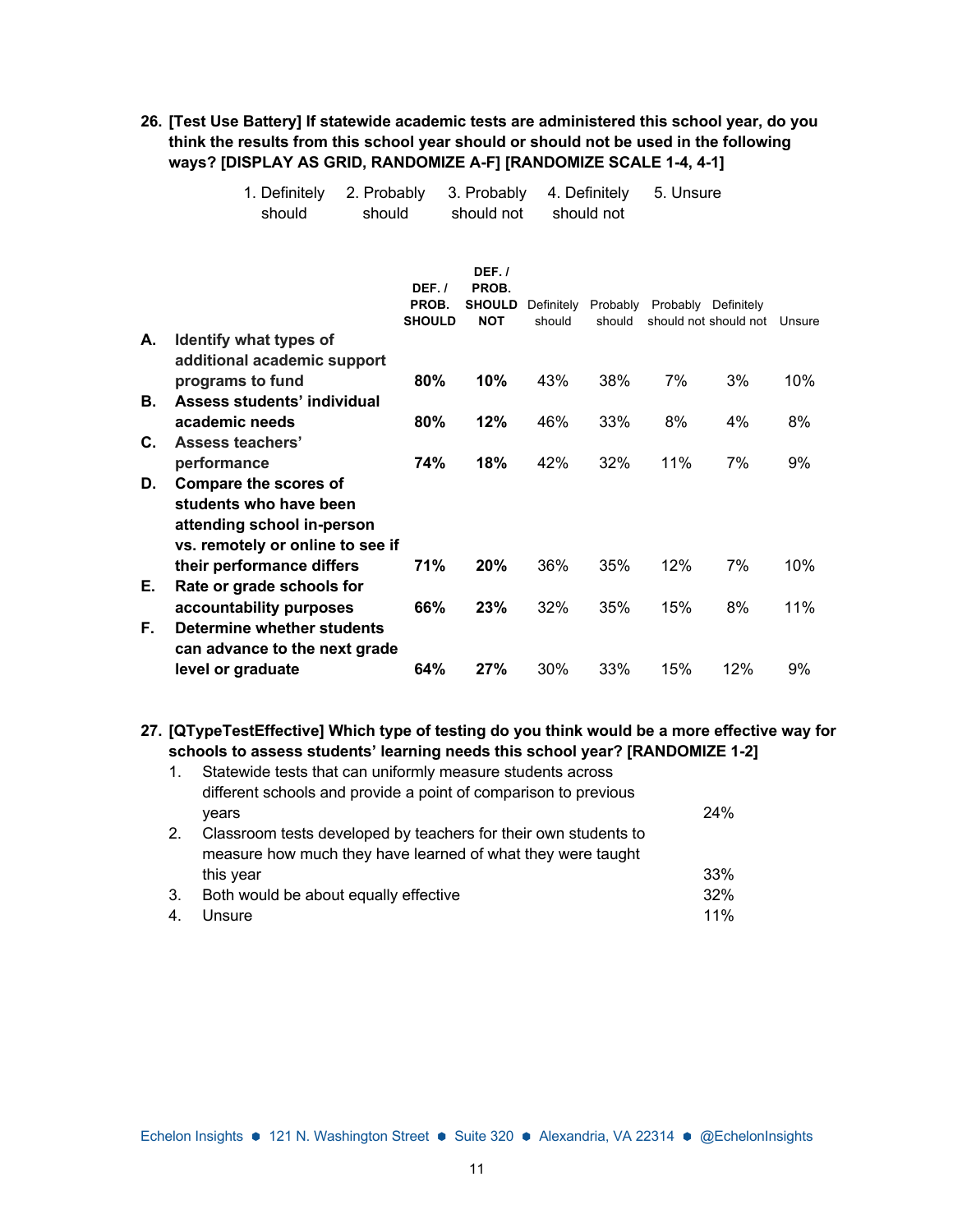#### **PUBLIC SCHOOL RIGHT**

#### **ASK ALL:**

**28. [QPubSchoolAccess] Would you support or oppose changing laws to establish a right to quality public education as a civil right in the same way that the right to vote is, meaning the government would be obligated by law to provide every child access to a quality education, and that the government could be challenged in court if that right is infringed upon?**  $SINCOMFWHAT$  SUPPORT  $740/$ 

|    | SIRONGLY/SOMEWHAI SUPPORT | 4%) |
|----|---------------------------|-----|
|    | STRONGLY/SOMEWHAT OPPOSE  | 10% |
|    | 1. Strongly support       | 42% |
|    | 2. Somewhat support       | 31% |
|    | 3. Somewhat oppose        | 7%  |
|    | 4. Strongly oppose        | 3%  |
| 5. | Unsure                    | 16% |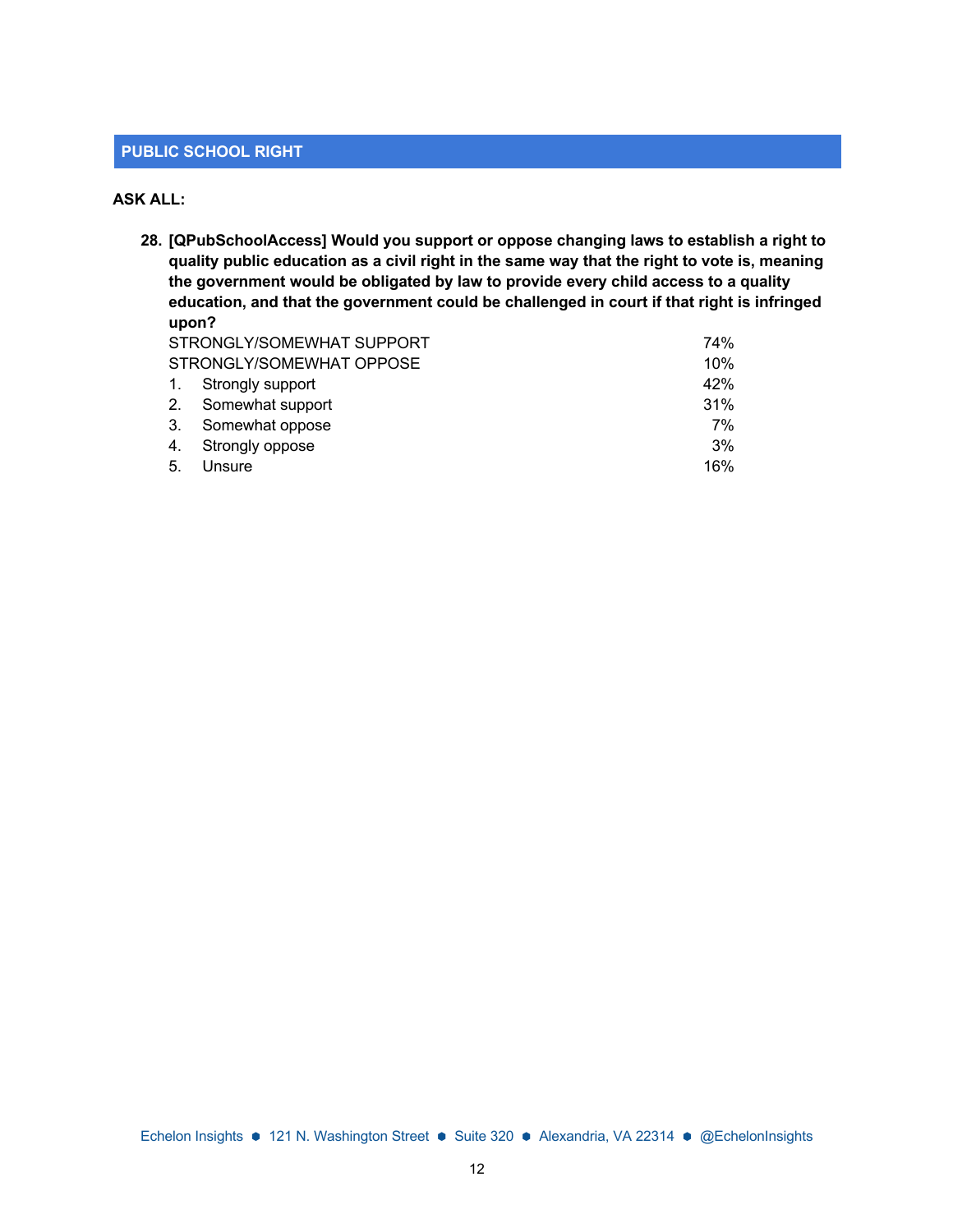#### **29. [Biden Approval Battery] Do you approve or disapprove of how President Joe Biden is handling each of the following? [RANDOMIZE A-C] [RANDOMIZE SCALE 1-4, 4-1]**

|    | 1. Strongly<br>2. Somewhat<br>approve<br>approve                             |                        | 3. Somewhat<br>disapprove |                     | 4. Strongly<br>disapprove |                                            | 5. Unsure |        |
|----|------------------------------------------------------------------------------|------------------------|---------------------------|---------------------|---------------------------|--------------------------------------------|-----------|--------|
|    |                                                                              | <b>APPROVE APPROVE</b> | DIS-                      | Strongly<br>approve | approve                   | Somewhat Somewhat<br>disapprove disapprove | Strongly  | Unsure |
| А. | The public health<br>response to COVID-19                                    | 70%                    | 21%                       | 34%                 | 36%                       | 9%                                         | 12%       | 9%     |
| В. | The economic recovery<br>from COVID-19                                       | 67%                    | 22%                       | 37%                 | 30%                       | 10%                                        | 12%       | 11%    |
| С. | The reopening of public<br>schools for in-person<br>learning that closed due |                        |                           |                     |                           |                                            |           |        |
|    | to COVID-19                                                                  | 64%                    | 26%                       | 29%                 | 35%                       | 13%                                        | 13%       | $11\%$ |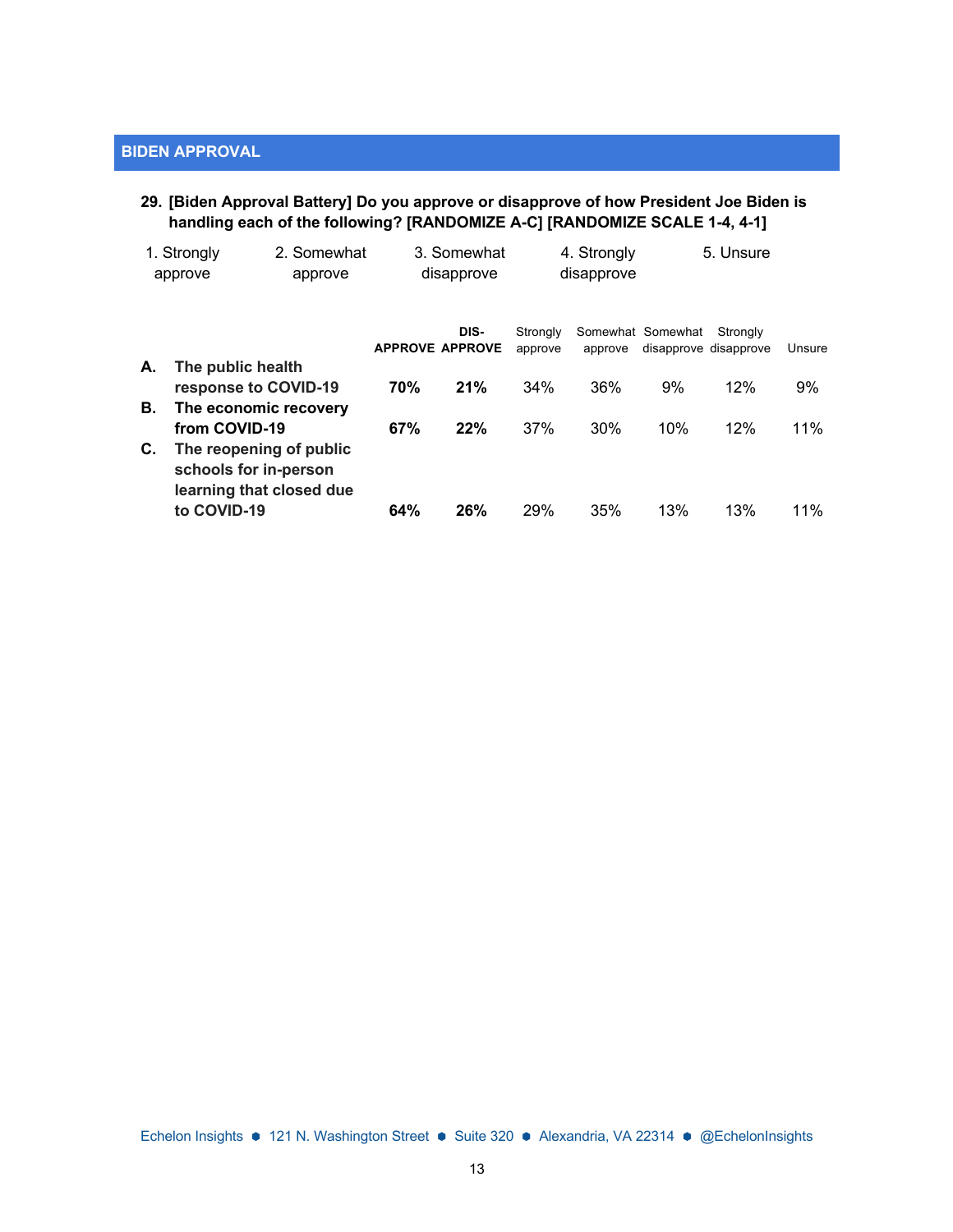### **DEMOGRAPHICS**

### **ASK ALL:**

**Finally, we have a few questions for demographic purposes.**

|    | 30. [QParty] Regardless of how you typically vote, would you say you consider yourself a … ? |     |  |  |  |  |  |
|----|----------------------------------------------------------------------------------------------|-----|--|--|--|--|--|
|    | [RANDOMIZE SCALE 1-5, 5-1]                                                                   |     |  |  |  |  |  |
|    | STRONG/NOT VERY STRONG REPUBLICAN                                                            | 24% |  |  |  |  |  |
|    | STRONG/NOT VERY STRONG DEMOCRAT                                                              | 43% |  |  |  |  |  |
| 1. | Strong Republican                                                                            | 15% |  |  |  |  |  |
| 2. | Not very strong Republican                                                                   | 10% |  |  |  |  |  |
| 3. | Independent                                                                                  | 27% |  |  |  |  |  |
| 4. | Not very strong Democrat                                                                     | 13% |  |  |  |  |  |
| 5. | <b>Strong Democrat</b>                                                                       | 30% |  |  |  |  |  |
| 6. | A member of another party                                                                    | 1%  |  |  |  |  |  |
|    | Unsure                                                                                       | 4%  |  |  |  |  |  |
|    |                                                                                              |     |  |  |  |  |  |

# **IF INDEPENDENT OR UNSURE [QParty=3 OR 7], ASK:**

|                            | 31. [QPartyLean] Which of the following statements would you say best describes you? |
|----------------------------|--------------------------------------------------------------------------------------|
| [RANDOMIZE SCALE 1-4, 4-1] |                                                                                      |

|                                                                   | (n=320) |
|-------------------------------------------------------------------|---------|
| <b>TOTAL VOTE FOR REPUBLICANS</b>                                 | 16%     |
| TOTAL VOTE FOR DEMOCRATS                                          | 24%     |
| I almost always vote for Republican candidates<br>1.              | 5%      |
| I vote for Republicans more often than I vote for Democrats<br>2. | 11%     |
| I vote for Democrats more often than I vote for Republicans<br>3. | 15%     |
| I almost always vote for Democratic candidates<br>4.              | 8%      |
| I vote equally for Democrats and Republicans<br>5.                | 26%     |
| 6.<br>Unsure                                                      | 34%     |
| [QPartyConsolidated: QParty + QPartyLean]                         |         |
| Total Republican+Republican- leaning Independents                 | 29%     |
| Total Democratic+Democratic-leaning Independents                  | $50\%$  |
| <b>Total Independent</b>                                          | 8%      |
| <b>Total Member of Another Party</b>                              | $1\%$   |
| Unsure                                                            | 11%     |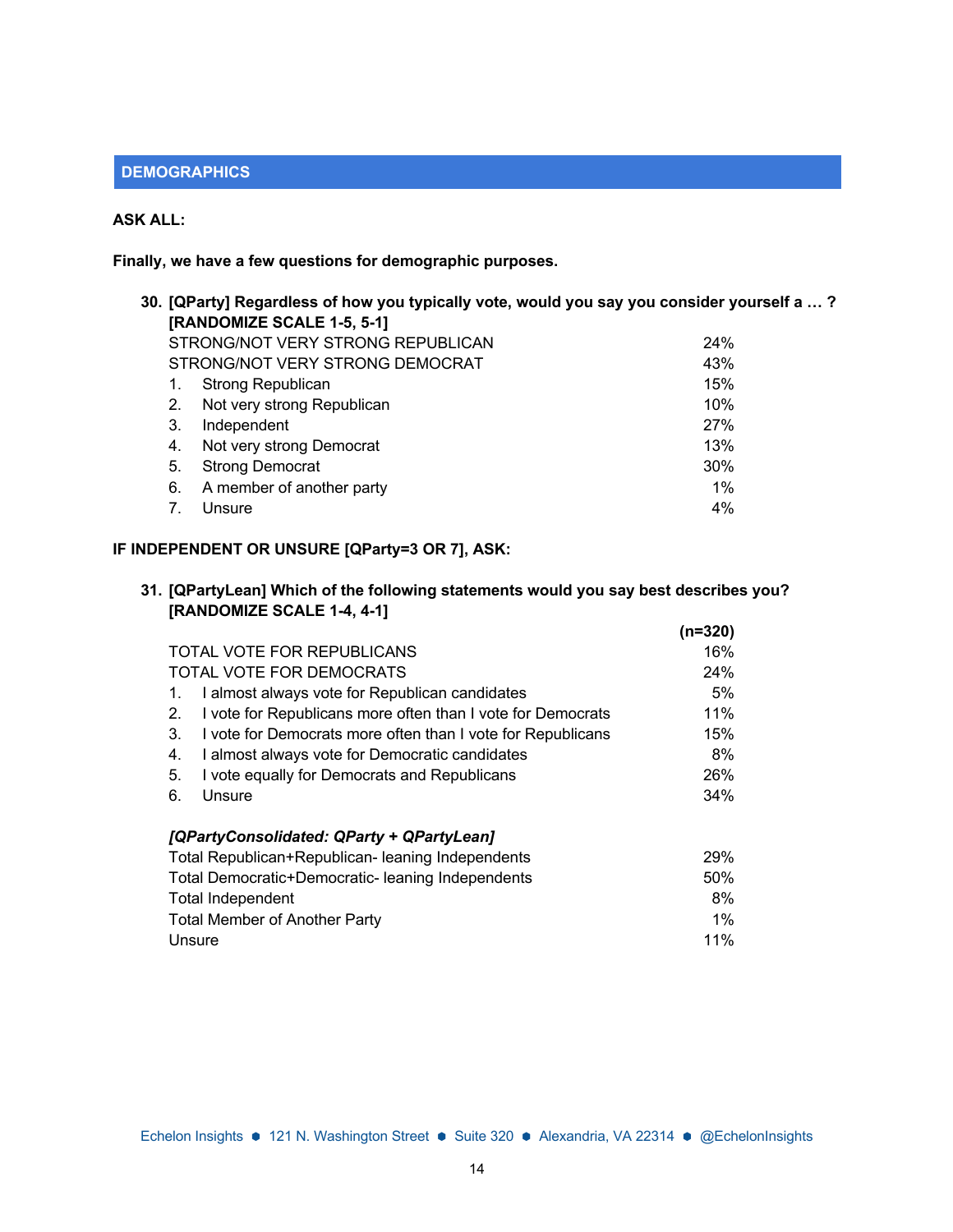# **ASK ALL:**

|    | 32. [Qldeology] Regardless of how you typically vote, would you say you consider yourself to |        |  |  |  |  |  |
|----|----------------------------------------------------------------------------------------------|--------|--|--|--|--|--|
|    | be? [RANDOMIZE SCALE 1-5, 5-1]                                                               |        |  |  |  |  |  |
|    | <b>VERY/SOMEWHAT CONSERVATIVE</b><br>25%                                                     |        |  |  |  |  |  |
|    | <b>VERY/SOMEWHAT LIBERAL</b>                                                                 | 26%    |  |  |  |  |  |
| 1. | Very conservative                                                                            | 13%    |  |  |  |  |  |
| 2. | Somewhat conservative                                                                        | 11%    |  |  |  |  |  |
| 3. | Moderate                                                                                     | 44%    |  |  |  |  |  |
| 4. | Somewhat liberal                                                                             | 13%    |  |  |  |  |  |
| 5. | Very liberal                                                                                 | 13%    |  |  |  |  |  |
| 6. | Unsure                                                                                       | 6%     |  |  |  |  |  |
|    | 33. [QSocial] Which social media platforms or apps do you use? [SELECT MULTIPLE]             |        |  |  |  |  |  |
|    | [RANDOMIZE 1-10]                                                                             |        |  |  |  |  |  |
| 1. | Facebook                                                                                     | 82%    |  |  |  |  |  |
| 2. | YouTube                                                                                      | 76%    |  |  |  |  |  |
| 3. | Instagram                                                                                    | 57%    |  |  |  |  |  |
| 4. | Twitter                                                                                      | 36%    |  |  |  |  |  |
| 5. | Pinterest                                                                                    | 34%    |  |  |  |  |  |
| 6. | Snapchat                                                                                     | 33%    |  |  |  |  |  |
| 7. | <b>TikTok</b>                                                                                | 33%    |  |  |  |  |  |
| 8. | WhatsApp                                                                                     | 27%    |  |  |  |  |  |
| 9. | LinkedIn                                                                                     | 20%    |  |  |  |  |  |
|    | 10. Reddit                                                                                   | 16%    |  |  |  |  |  |
|    | 11. Something else (Please specify)                                                          | 1%     |  |  |  |  |  |
|    | 12. None of these                                                                            | 3%     |  |  |  |  |  |
|    | 34. [QEmployment] What is your current employment status?                                    |        |  |  |  |  |  |
| 1. | Employed full-time                                                                           | 57%    |  |  |  |  |  |
| 2. | Employed part-time                                                                           | 9%     |  |  |  |  |  |
| 3. | Freelance, contract, or temporary work                                                       | 2%     |  |  |  |  |  |
| 4. | Furloughed or placed on temporary leave by my employer                                       | 1%     |  |  |  |  |  |
| 5. | Unemployed and looking for work                                                              | 5%     |  |  |  |  |  |
| 6. | Unemployed and not currently looking for work                                                | 2%     |  |  |  |  |  |
| 7. | Stay-at-home parent or caregiver                                                             | 16%    |  |  |  |  |  |
| 8. | Full time student                                                                            | 1%     |  |  |  |  |  |
| 9. | Retired                                                                                      | 4%     |  |  |  |  |  |
|    | 10. Something else (Please specify)                                                          | 1%     |  |  |  |  |  |
|    | 11. Prefer not to say                                                                        | $*9/0$ |  |  |  |  |  |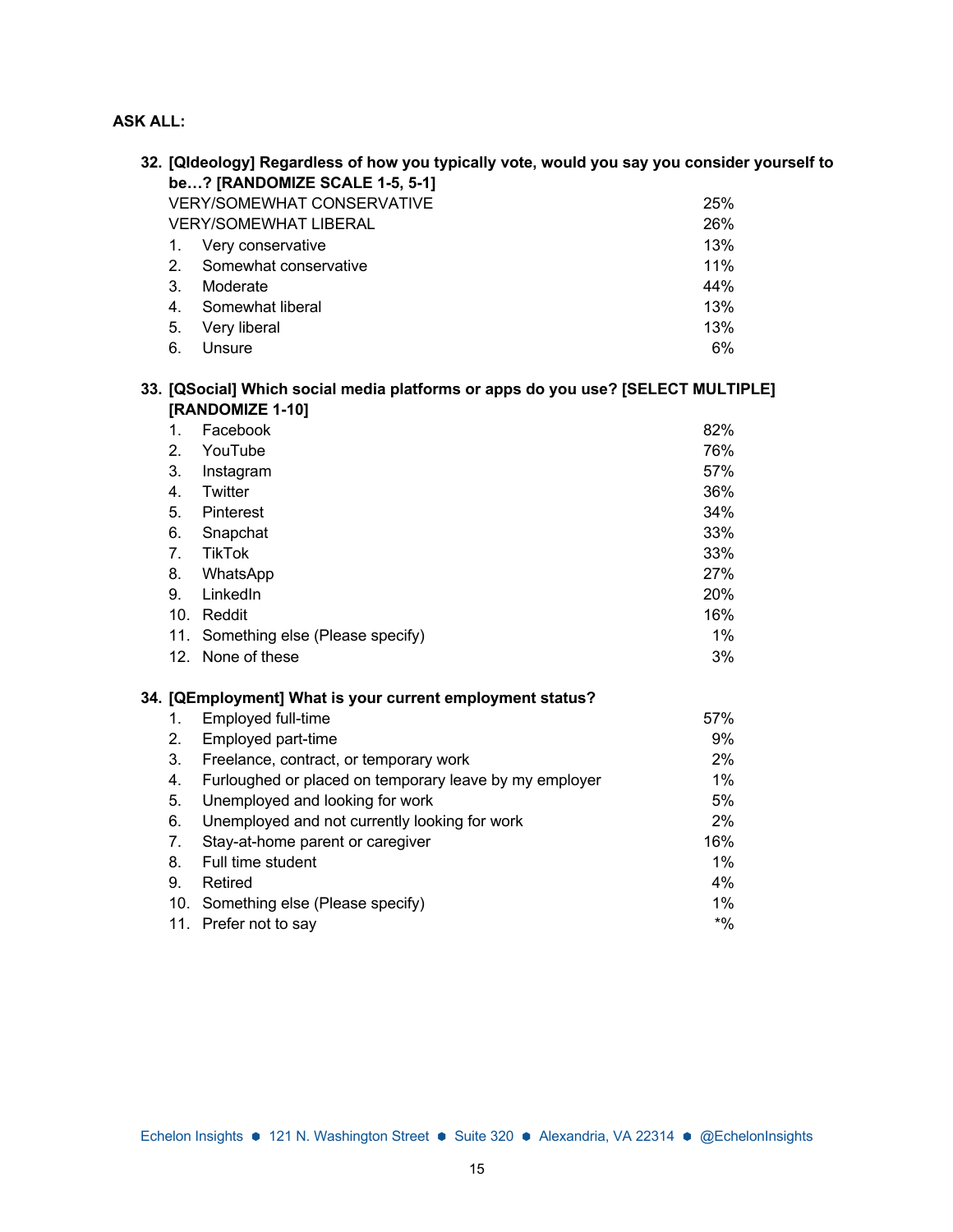## **IF EMPLOYED [QEmployment=1-3], ASK:**

**35. [QWorkplace] Are you currently working from your home, or do you go to work at an office or other workplace? If you are working from an office or other workplace, do you have the option to work from home, or not? [RANDOMIZE 1-3, 3-1] (n=729)**

|                 |    |                                                                      | $(n=729)$ |
|-----------------|----|----------------------------------------------------------------------|-----------|
|                 | 1. | I currently work from home                                           | 30%       |
|                 | 2. | I currently go to work at an office or workplace, but I have the     |           |
|                 |    | option to work from home                                             | 23%       |
|                 | 3. | I currently go to work at an office or workplace and do NOT have     |           |
|                 |    | the option to work from home                                         | 45%       |
|                 | 4. | Prefer not to say                                                    | 2%        |
| <b>ASK ALL:</b> |    |                                                                      |           |
|                 |    | 36. [QIncome] Which range includes your annual household income?     |           |
|                 | 1. | Less than \$30,000 per year                                          | 20%       |
|                 | 2. | \$30,000 to \$49,999 per year                                        | 20%       |
|                 | 3. | \$50,000 to \$74,999 per year                                        | 21%       |
|                 | 4. | \$75,000 to \$125,000 per year                                       | 23%       |
|                 | 5. | More than \$125,000 per year                                         | 14%       |
|                 | 6. | Prefer not to say                                                    | 2%        |
|                 |    | 37. [QState] In what state do you live?                              |           |
|                 | 1. | <b>States in the Northeast</b>                                       | 17%       |
|                 | 2. | <b>States in the Midwest</b>                                         | 21%       |
|                 | 3. | States in the South                                                  | 38%       |
|                 | 4. | States in the West                                                   | 24%       |
|                 |    | 38. [QUrbanRural] How would you describe the area in which you live? |           |
|                 | 1. | City                                                                 | 39%       |
|                 | 2. | Suburb near a city                                                   | 37%       |
|                 | 3. | Small town not near a city                                           | 9%        |
|                 | 4. | Rural or country area                                                | 15%       |
|                 |    | 39. [QMarital] What is your current marital status?                  |           |
|                 | 1. | Single, never married                                                | 13%       |
|                 | 2. | Married                                                              | 65%       |
|                 | 3. | Living with a partner                                                | 12%       |
|                 | 4. | Separated                                                            | 2%        |
|                 | 5. | Divorced                                                             | 8%        |
|                 | 6. | Widowed                                                              | $1\%$     |
|                 | 7. | Prefer not to say                                                    |           |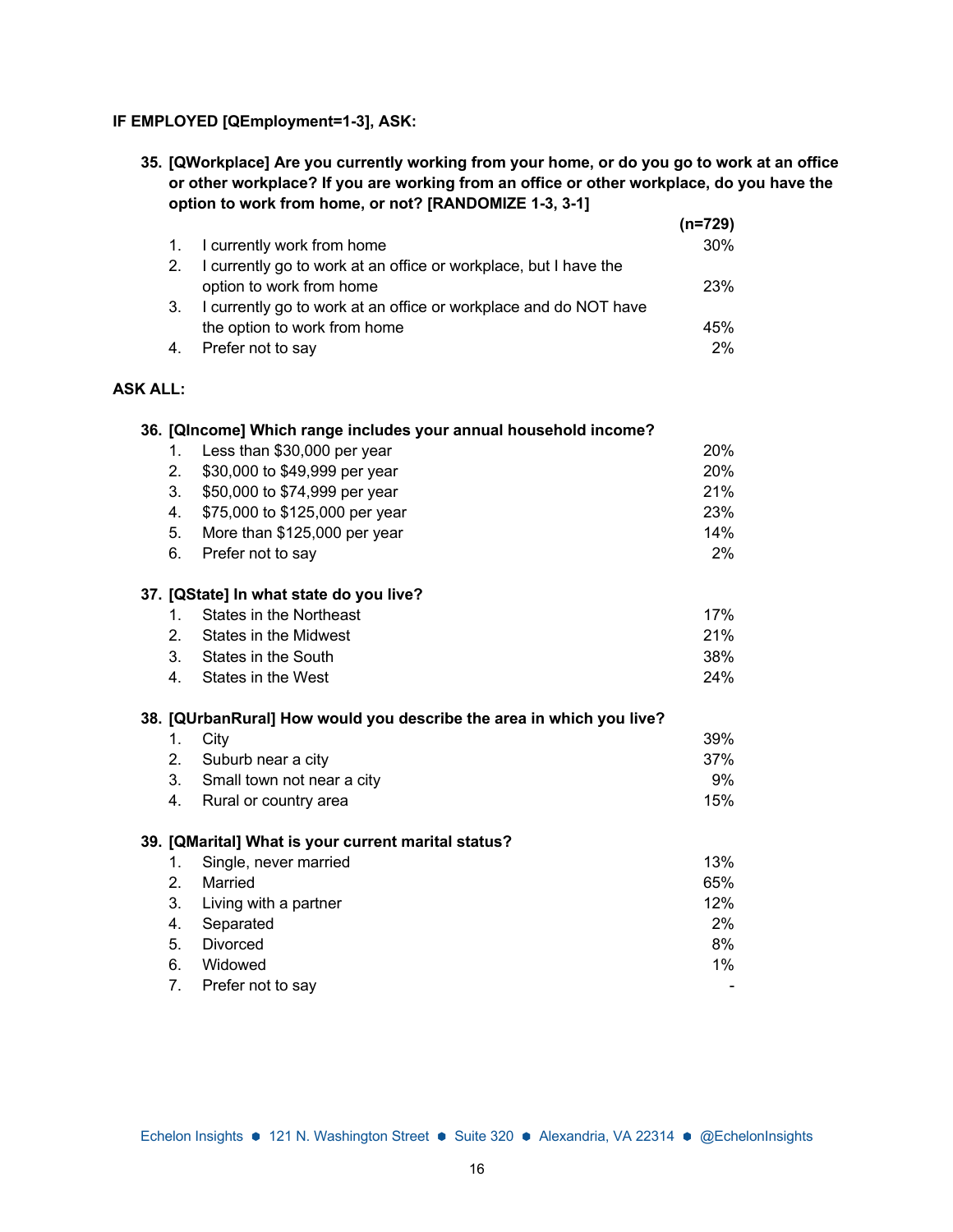### **IF MARRIED OR LIVING WITH A PARTNER, ASK:**

**40. [QSpousePartnerEducation] What is the highest level of education your spouse or partner has completed?**

| 1. High school or less | 34%   |
|------------------------|-------|
| 2. Some college        | 18%   |
| 3. Associate degree    | 10%   |
| 4. Bachelor's degree   | 22%   |
| 5. Graduate degree     | 15%   |
| 6. Prefer not to say   | $*$ % |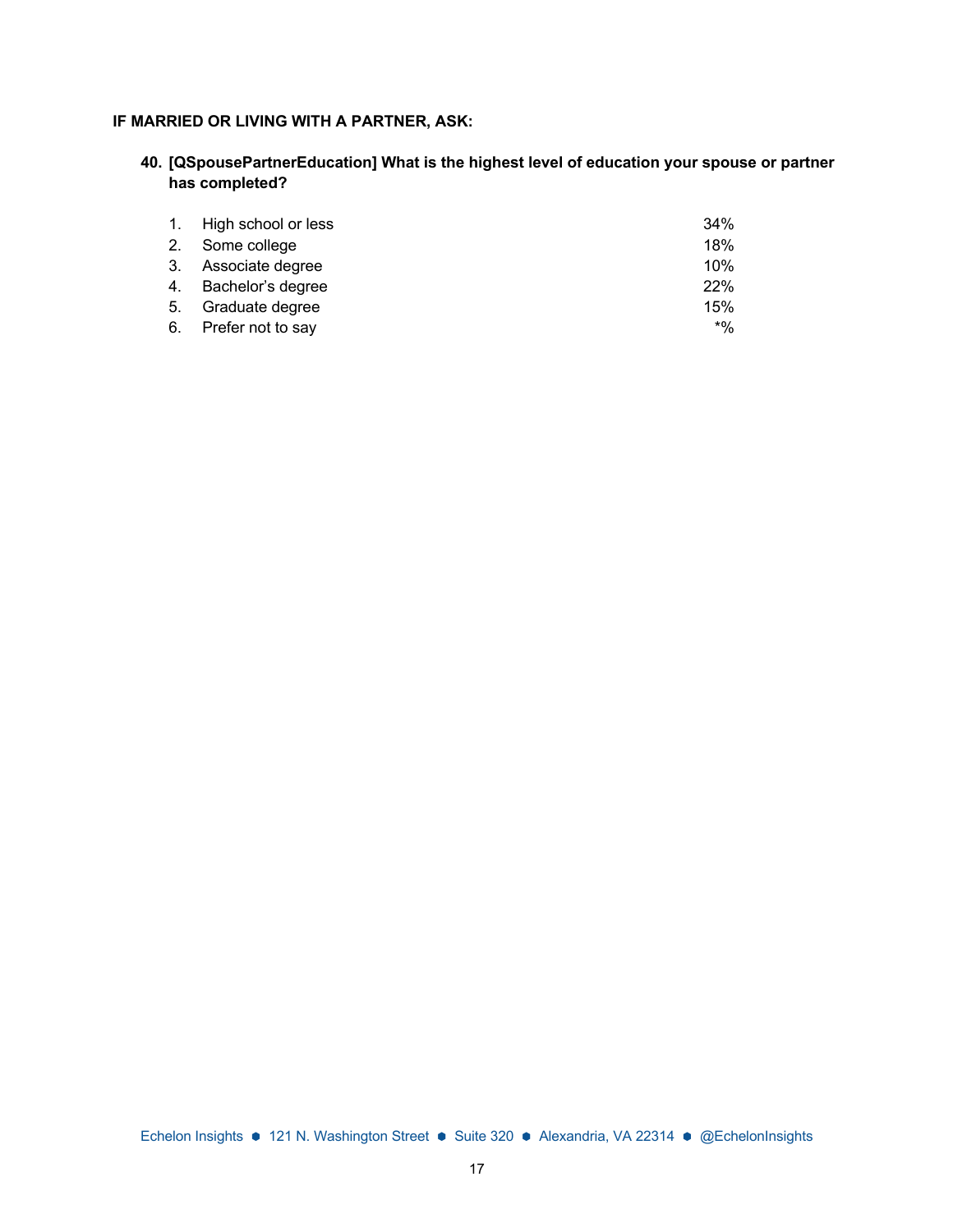#### **SCREENER AND INITIAL DEMOGRAPHICS MODULE**

#### **41. [QIndustry] Do you or does anyone in your household work in any of the following industries? [SELECT MULTIPLE] [RANDOMIZE 1-8]**

|    | Technology                               | <b>CONTINUE</b>  | 6%  |
|----|------------------------------------------|------------------|-----|
| 2. | <b>Sales</b>                             | <b>CONTINUE</b>  | 5%  |
| 3. | Healthcare                               | <b>CONTINUE</b>  | 10% |
| 4. | Education or early childhood development | <b>CONTINUE</b>  | 5%  |
| 5. | Journalism or the media                  | <b>TERMINATE</b> |     |
| 6. | Food service or the restaurant industry  | <b>CONTINUE</b>  | 8%  |
| 7. | Market research                          | <b>TERMINATE</b> |     |
| 8. | <b>Public relations</b>                  | <b>TERMINATE</b> |     |
| 9. | None of these                            | <b>CONTINUE</b>  | 71% |

#### **42. [QPublicSchoolParent] Are you the parent or guardian of a public school student who is currently in grades kindergarten through 12th grade? [RANDOMIZE 1-2]**

| 1. Yes               | CONTINUE  | $100\%$ |
|----------------------|-----------|---------|
| 2. No                | TFRMINATF | $\sim$  |
| 3. Prefer not to say | TERMINATE | -       |

#### **43. [QLivingAtHome] Where do your children who are in grades kindergarten through 12th grade live?**

| 1. Full-time with me in my home                  | <b>CONTINUE</b>  | 88% |
|--------------------------------------------------|------------------|-----|
| 2. Split between my home and the home of another |                  |     |
| parent or family member                          | <b>CONTINUE</b>  | 12% |
| 3. Not with me                                   | <b>TERMINATE</b> |     |

#### **44. [QChildrenNumber] How many children do you have in public school in grades kindergarten through 12th grade?**

| 1.   | $\overline{1}$ | 49%   |
|------|----------------|-------|
| 2.2  |                | 35%   |
| 3. 3 |                | 12%   |
| 4.   | 4              | 2%    |
| 5.   | - 5            | $1\%$ |
| 6.   | 6 or more      | $1\%$ |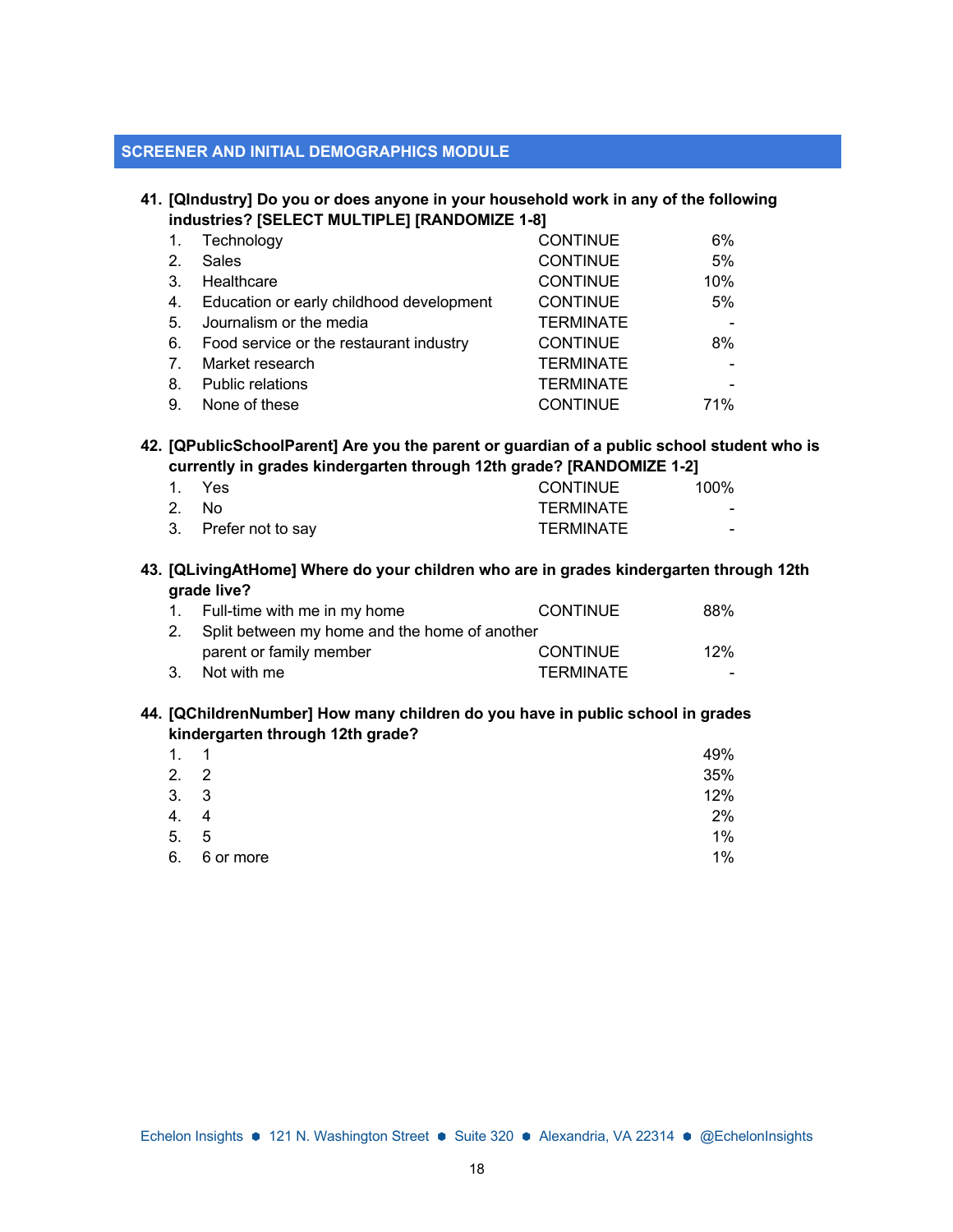| 45. [QKidsGradeLevels] In which grade levels do you have a child or children in public school |
|-----------------------------------------------------------------------------------------------|
| (2020–2021 school year)? Select all that apply. [ALLOW MULTIPLE - LIMIT MAXIMUM               |
| <b>NUMBER OF SELECTIONS BASED ON NUMBER OF CHILDRENI</b>                                      |

| 1.  | Kindergarten            | 16% |
|-----|-------------------------|-----|
| 2.  | 1st grade               | 13% |
| 3.  | 2nd grade               | 14% |
| 4.  | 3rd grade               | 13% |
| 5.  | 4th grade               | 13% |
| 6.  | 5th grade               | 14% |
| 7.  | 6th grade               | 12% |
| 8.  | 7th grade               | 13% |
| 9.  | 8th grade               | 15% |
| 10. | 9th grade (Freshman)    | 12% |
| 11. | 10th grade (Sophomore)  | 10% |
|     | 12. 11th grade (Junior) | 10% |
|     | 13. 12th grade (Senior) | 11% |

### **46. [QInPerson] Are any of your children currently attending school in person on their school campus, either all or part of the time?**

|       | 1. Yes | 64% |
|-------|--------|-----|
| 2. No |        | 36% |

#### **47. [QRemote] Are any of your children currently attending school remotely or online, either all or part of the time?**

| 1.<br>2. No   | Yes                                                | 78%<br>22% |
|---------------|----------------------------------------------------|------------|
|               | 48. [QGender] What is your gender? [RANDOMIZE 1-2] |            |
| $1_{\cdot}$   | Male                                               | 44%        |
| $\mathcal{P}$ | Female                                             | 56%        |

# **49. [QRace] What is your race or ethnicity? [SELECT MULTIPLE] [RANDOMIZE 1-6]**

| $1_{-}$ | White                                        | 64%   |
|---------|----------------------------------------------|-------|
|         | 2. Black or African American                 | 13%   |
|         | 3. Hispanic or Latino                        | 22%   |
|         | 4. Asian                                     | 6%    |
|         | 5. Native American or Alaska Native          | 2%    |
|         | 6. Native Hawaiian or Other Pacific Islander | $1\%$ |
|         | 7. Something else                            | $1\%$ |

#### **50. [QEducation] What is the highest level of education you have completed?**

| 1. High school or less | 36%   |
|------------------------|-------|
| 2. Some college        | 22%   |
| 3. Associate degree    | 10%   |
| 4. Bachelor's degree   | 20%   |
| 5. Graduate degree     | 12%   |
| 6. Prefer not to say   | $*$ % |
|                        |       |